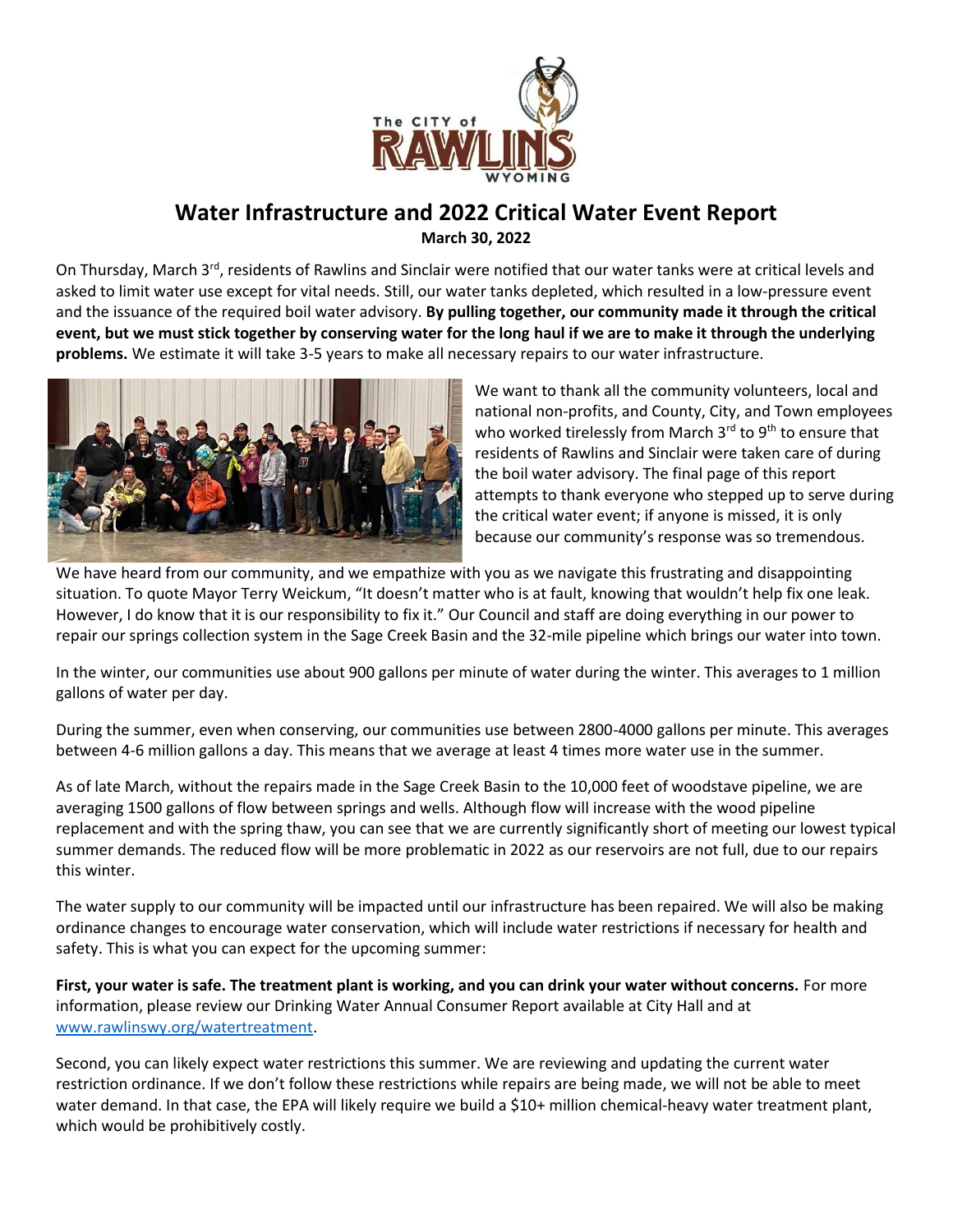- 1. Limit your water use. Examples include:
	- Water before 10 am or after 6 pm, including both lawns and gardens.
	- Water grass less often and more deeply.
	- If you wash your car, boat, etc. use a bucket and auto shut-off spray nozzle.
	- Do not use water to clean driveways or other exterior surfaces.
	- Do not water paved surfaces.
	- Use WaterSense products, or modify existing products if possible
	- Do not let the water run during tasks when not being used.
	- Make changes to make your landscape more water-friendly more information from the Carbon County Extension Office at #5 below.
- 2. If a "Limited Water Use" alert is sent, please fully follow the guidelines. Such an alert will signify that the tanks are nearing a critical level, but if use is reduced a boil water advisory may be avoided.
- 3. If we go into water restrictions, please realize they are necessary for the safety of our community, treat them seriously, and act accordingly.
- 4. The Rochelle Golf Course uses untreated river water, and we are working to use untreated water for the cemetery. This will help reduce the demand for treated water.
- 5. There are several ways to help make water usage in landscapes more efficient. Improving soil health can reduce the amount of water needed to maintain turf. Adding organic matter to the soil increases water holding capacity and overall health. Aerating the soil can also increase soil health and water holding capacity. Watering in the early morning and evening with sprinklers that are low to the ground and have larger droplet sizes can decrease water lost to evaporation. The free water methods publication below goes into further detail on these topics. http://www.uwyo.edu/barnbackyard/\_files/documents/magazine/2020/summer/0720savewater.pdf

Adding mulch-like bark or shredded material to your landscape helps maintain moisture. It is a great addition around trees and in flower beds. Rock-type mulches tend to heat up landscapes, especially the undersides of leaves, ultimately requiring more water to keep plants healthy and happy. Drought-tolerant plants can be a good option but do still require regular water in the first 1-2 years to help them establish. Once established these plants could be watered on a separate cycle from turf, to reduce overall water usage. Tree species and selection can make a significant impact. Aspens and Cottonwoods are both water hogs and even tend to have more disease and insect problems than other tree species. Talk to the local Extension office about tree selection or any of these other ways to reduce water usage in your landscape if you want more information, 307-328- 2642 or ajacks12@uwyo.edu.

- 6. Follow our website and other credible news sources for accurate and up-to-date information on the situation.
- 7. Check out these sites for some good advice: some of our favorites are [wyowater.com/conservation-tips](https://wyowater.com/conservation-tips) and the EPA WaterSense website and Facebook page.



### **What happened on March 2nd and 3rd, 2022?**

On March 3<sup>rd</sup>, 2022, the City of Rawlins and the Town of Sinclair suffered a catastrophic failure of our water service delivery systems.

Since December, our community has been restricted to well and reservoir water, as repairs were made to the 32-mile transmission line. The City's water treatment plant was barely making enough water to meet the City of Rawlins and Town of Sinclair's daily water supply needs. As a result, storage was depleted in the tanks.

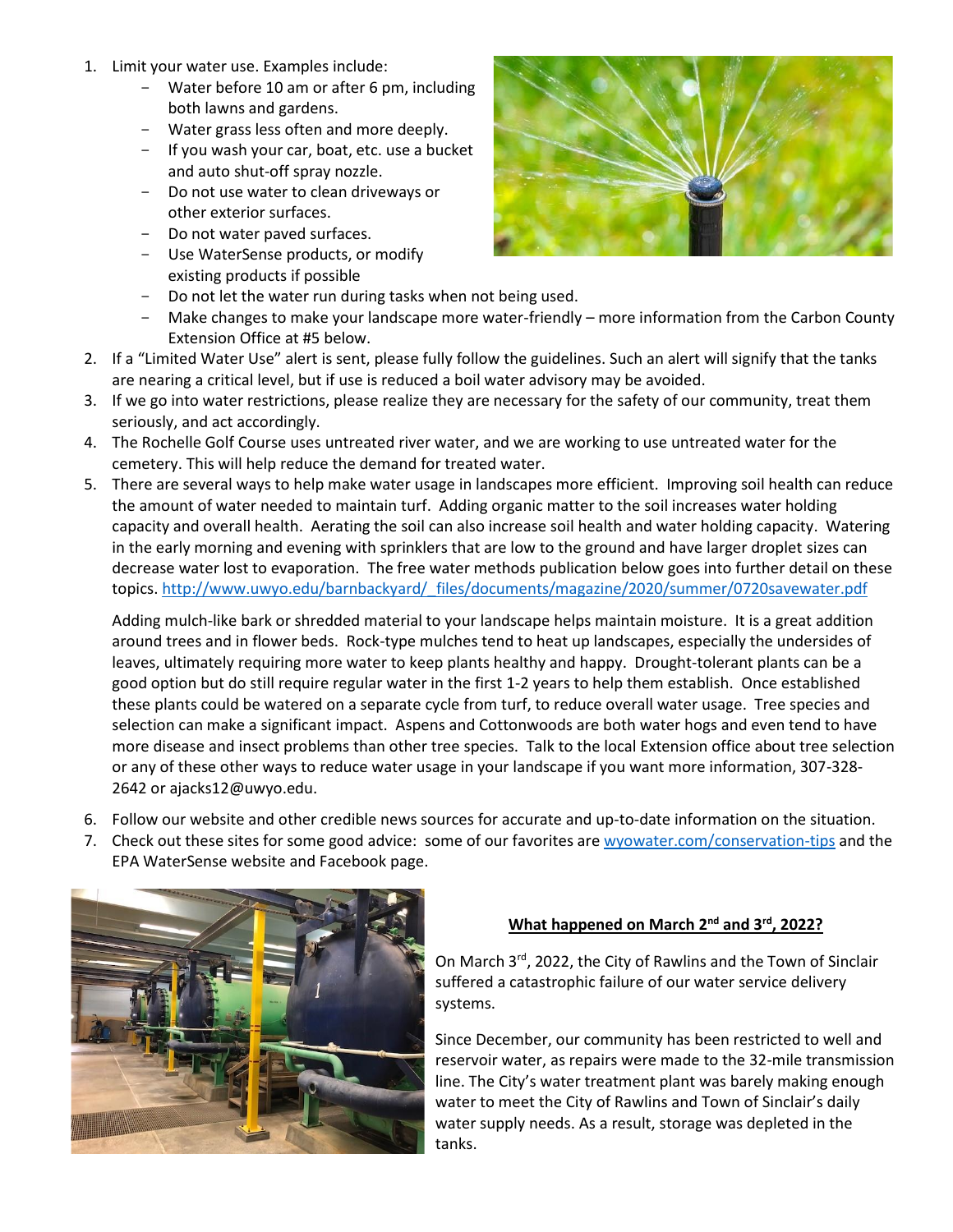

As we prepared to turn the spring line back on, our already depleted tanks were hit again. Overnight, the City crews experienced an extensive water break on the 6-inch line between Taco John's and Bomgaars. This was a full circle break, unfortunately on one of the few lines where we have not identified the shutoff valve. This break flowed for over 7 hours. There were also three small leaks in our community. These in-town repairs were all fixed by Thursday afternoon. Also, the Town of Sinclair's water tank has an auto refill and pulled water to fill their tank.

At this time, we also had a water treatment filter down. The line that brings water into the filter (a pre-coat line) was being repaired due to a previous crack. This is an integral part of the pumping system. The water treatment team was repairing the line so that it would be ready when the spring water made it to the plant. Between the limited water from the wells, a pre-coat line crack, and the draining of tanks, our water system emptied causing a negative pressure in the water system. This ultimately required the Boil Order Advisory to be placed per EPA guidelines.

A boil water advisory is issued by water utilities or health agencies as a precaution to protect consumers from drinking water that may have been contaminated. Boil water advisories are typically issued when an unexpected condition has caused a potential for biological contamination of water. Common reasons for a boil water advisory include loss of pressure in the distribution system, loss of disinfection, and other unexpected water quality problems. On March 3<sup>rd</sup>, 2022, there was a loss of pressure in the system, which was the reason for the boil water advisory.

For a boil water advisory to be lifted, the EPA must receive a minimum of two tests taken 24 hours apart showing no issues of concern. Testing cannot begin until there is sufficient water returned to the tanks and any necessary (cleaning) processes have taken place.

During and after a boil water advisory it is important to follow all recommendations for your health and safety. For more information, please visit [https://www.cdc.gov/healthywater/emergency/drinking/drinking-water-advisories/boil-water](https://www.cdc.gov/healthywater/emergency/drinking/drinking-water-advisories/boil-water-advisory.html)[advisory.html](https://www.cdc.gov/healthywater/emergency/drinking/drinking-water-advisories/boil-water-advisory.html)

Community spirit prevailed as volunteers organized to pass out water at the fairgrounds and delivered it to those who couldn't pick it up themselves. The C4 (Carbon County Coordination Center) was activated to coordinate the response. Advisories were posted on social media, posters hung throughout town, and alerts sent by phone. Many organizations donated water and offers of help came pouring in from other municipalities. Our community rallied and people complied with the water restrictions (no bathing, no cooking, no laundry), and slowly our water reserves filled up. As the spring line to town was filling with water, two more Air-Vacuum valves failed overnight. Each failure caused a four-hour delay to allow for repairs. Maintenance crews worked tirelessly overnights in the snow, digging up pipes and trying to repair them.

By 8:00 pm on Friday evening, full springs flow went to the water treatment for the first time since December. A sense of community and togetherness prevailed, and neighbors helped neighbors. The C4 Emergency Operations Center had over 99,000 bottles of water donated and care and concern for the most vulnerable and their needs were addressed by a volunteer corps of concerned citizens. Other community volunteers volunteered to staff the phones at the call center and pass along the advisories and instructions that were being given in response to this crisis. With the community conserving water and city crews working day and night, testing to remove the Boil Order Advisory was able to begin on Sunday and the Advisory was lifted on Tuesday afternoon. The extra efforts made by the community, staff, and the C4 ultimately led to the boil water advisory being lifted at least one day earlier.

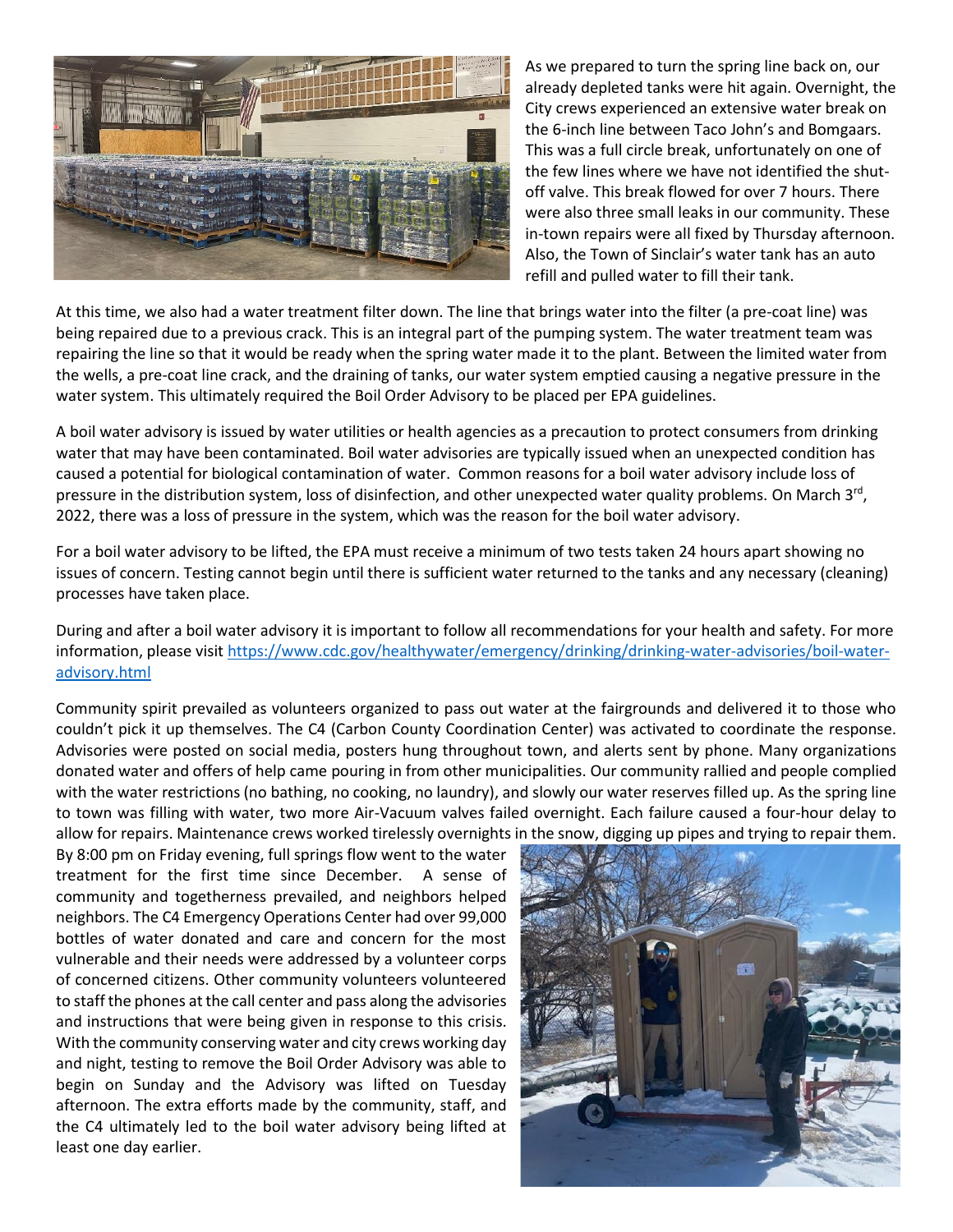

The C4 is the new Emergency Operations Center funded by Carbon County and staffed during emergency situations by volunteers, private industry, and governmental staff from throughout the county. During this event, the C4 had over 30 people who worked to meet the needs of our community so that the City of Rawlins Public Works staff could focus on the repairs. The C4 Staff reached out to multiple Private, City of Rawlins, Town of Sinclair, Carbon County, and State partners requesting resources and sharing a common operating picture so that all agencies were working with the same understanding, aligned with the same priority to accomplish the same set of goals. Some of these agencies included local

churches, city and county departments, Wyoming Highway Patrol, Wyoming Department of Transportation, Wyoming Office of Homeland Security, Wyoming EPA, Wyoming DEQ, and other local and state partners. For more information about the C4 or about volunteering, please contact Lenny Layman, Carbon County Emergency Manager at 307-328- 2680.

#### **What happened from summer 2021 through early winter 2022?**

Since the summer of 2021, the City of Rawlins has been discovering and sharing information on the fragile state of our infrastructure which brings water from our springs and wells into our water treatment plant. The resulting reduction in water supply caused both the March 2022 boil water advisory and the Summer 2021 water restrictions. The City also funded and began repairs, applied for grants totaling \$11 million dollars, and began developing the appropriate maintenance and operations plans.

Last summer, it was determined that our water infrastructure has severely deteriorated. The infrastructure is riddled with multiple leaks, miles of corroded pipeline, faulty blow-off valves, an antiquated SCADA (Supervisory Control and Data Acquisition) system, and 108-year-old wood stave pipelines and spring boxes. What we discovered on the 32-mile pipeline from the Sage Creek Basin to the water treatment plant was very discouraging.

1. Blow-Off Valves: There are valves that are used to divert water out of the pipeline to maintain and/or repair the line downstream. We learned that the valves had not been exercised (opened and closed) for an extensive period. Regular exercising is necessary to prevent sediments from collecting and causing corrosion. This also helps catch bad valves sooner so they can be replaced. There are 15+ valves on our line.

While exercising the blow-off valves, the poor conditions were obvious and apparent. Although we unclogged some, many of the valves still cannot flow. The valves which did flow pushed out an excessive amount of mud. Of the 13 we exercised, two completely failed. The top/Bonnet screws were almost entirely consumed by rust due to the high alkalinity in the soil.

- 2. Cathodic Protection is a process in which a small electronic charge is put on the steel line to keep rust from setting in, which can damage the steel structure of the pipe. An outside specialist determined this process had not been working for up to 20 years. We can restore cathodic protection to the line, but it will not correct any rust damage that has already been done.
- 3. Air/Vacuum Valves: These valves are set at critical points to release pressure and ease water flow when filling or flowing the pipeline. Upon a visual inspection of the valves, we found several that had failed. These had been shut off, and not replaced, years prior to this event. They had also not been replaced as recommended. There are over 90 valves in the steel line.

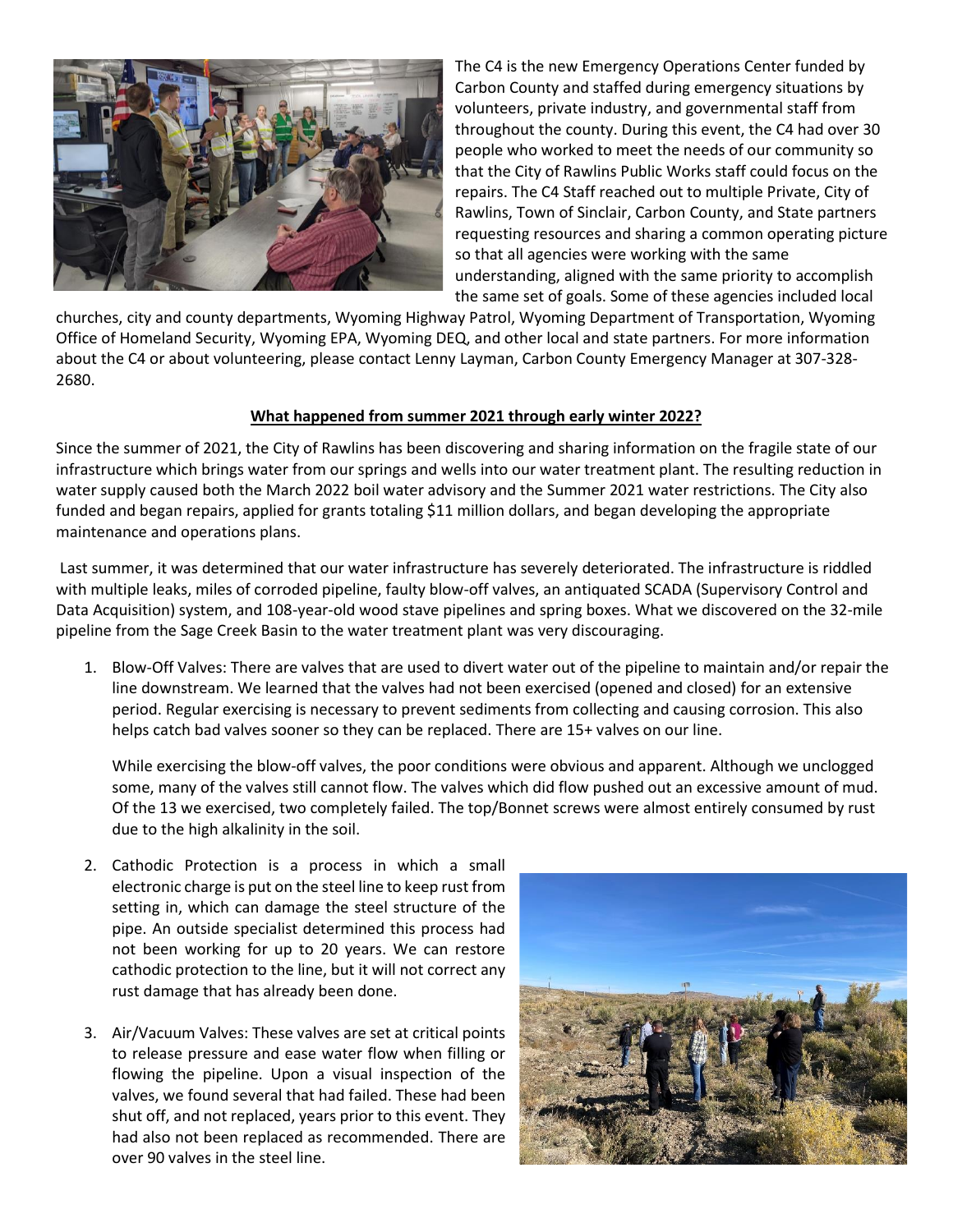The City council and staff identified and funded three major projects this winter:

- 1. Replacement of 10,000 feet of the main collection system in the Sage Creek Basin, from 100+-year-old woodstave pipelines to PVC during the winter (still in process).
- 2. Work on the 32-mile transmission pipeline. Repairs at this level to the spring line have never been done before.
	- City crews, RMI Construction Services, and F&S Welding/Trucking worked together to repair the Lone Tree blowoff and an additional break/blowoff valve one mile north.



- Both repairs were plagued by the extensive existing flowing and groundwater, which made excavation dangerous and very difficult. With the recommendation of engineers and the city, we identified that these valves were in a dangerous location and should be relocated.
- To save time, we eliminated these blow-off valve locations and capped the pipes. We will be moving these blow-off valves upstream to safer and more accessible locations.
- Installed three new Air/Vacuum Valves: one at Sage Creek, one near Miller Booster Station, and one at the mid-point between the two.
	- To do this work, we had to turn off the water from the springs to the water treatment plant. At this time, we were forced to use only water obtained from our Nugget Well formation and utilize some storage water from our Peaking reservoir to keep up with the demand for Rawlins and Sinclair customers.
	- Because of the COVID restrictions, obtaining materials for our above-listed repairs took about 3 months, during which we continued depleting our storage. For example, one repair took days of calling to find the pipe in stock in Salt Lake City, so we made a special trip to retrieve the pipe. In another instance, we called our vendors to order and found out they had an 8-to-12-week delivery schedule. Our water treatment crew then spent the day calling and emailing every company they could find nationwide. Through their efforts, we located 6 Air/Vacuum Valves, 3 of which were overnighted and received the next day, and the other 3 were 10 days out. As necessary parts were received, they were assembled. To prevent this supply chain issue, we have purchased the extra materials necessary to repair our spring line.
- Installed a pressure-relief hydrant. Also in this time, we installed a fire hydrant at the Miller Booster station, which will give us the ability to relieve pressure and allow water to come in from the springs, without having to turn off the water flow from the wells. Without the hydrant, the wells would have to be shut off and valves opened to the water plant as the spring line refilled to prevent a water hammer, which would damage or break pipes/equipment. With the hydrant in place, well water can make it to town while the springs water flows. The wells keep flowing, so when one valve closes the other opens for a continuous flow of water.

3. Replaced the screens in two of our four DE filters, as they were aged and slowed the process of treatment. At this point, the screens for one of the filters have been received.

### **Introduction to Rawlins and Sinclair's Water Infrastructure**

The City of Rawlins and Town of Sinclair obtain water for municipal purposes from the Sage Creek Springs, the Nugget Wells, and the North Platte River. Our water treatment plant uses one of the most natural and approved methods: Diatomaceous Earth (DE) filtration. This is followed by the required addition of chlorine for safety. DE Filtration produces high-quality, low-cost drinking water when a clean and abundant water supply is available. However, this system cannot quickly or effectively treat the turbid/cloudy water that comes from our reservoirs quickly enough to keep up with the outdoor watering needs of our community, which average 3-5x higher than our indoor winter use.

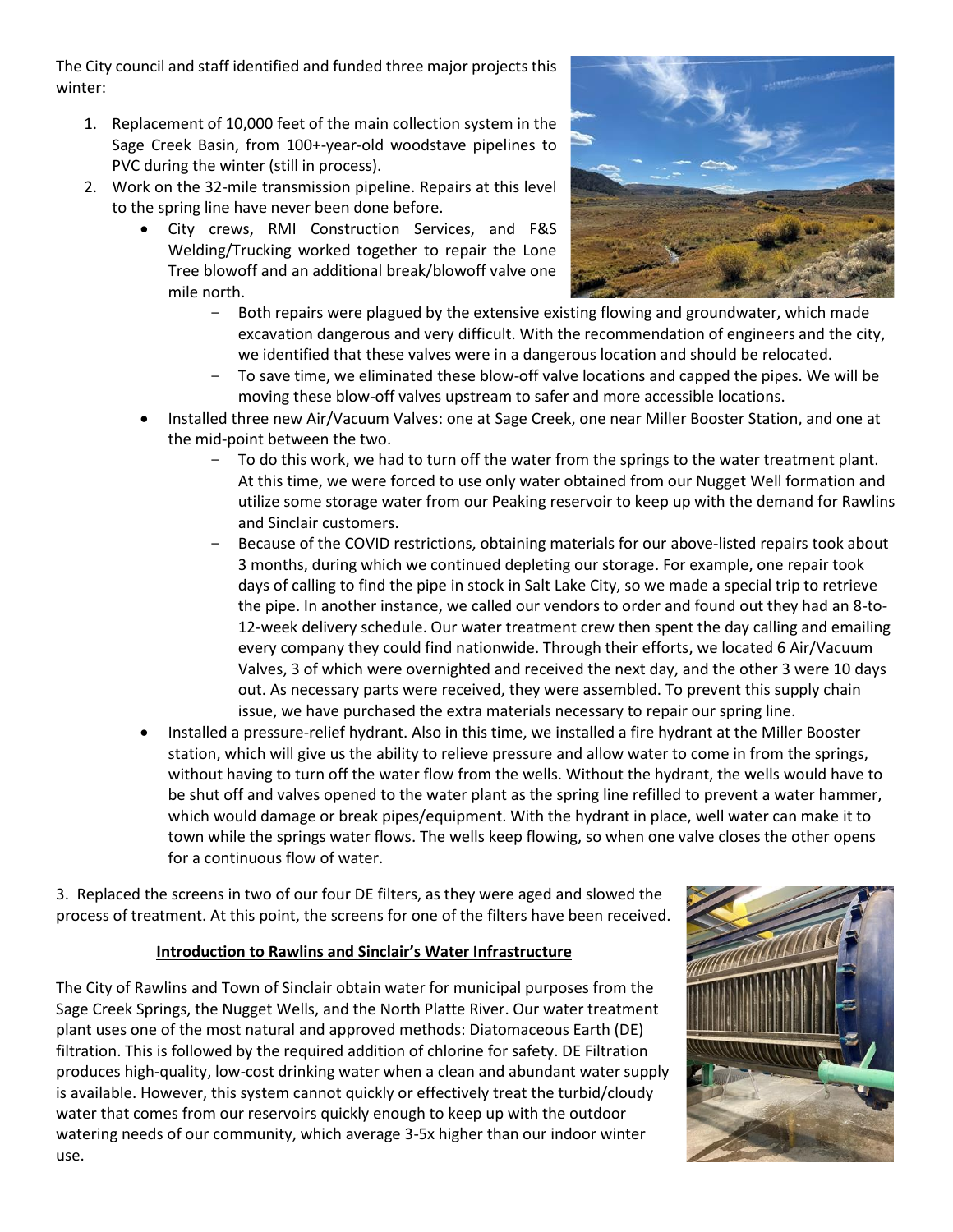Traditionally we have been able to provide adequate water for heavy summer use because of our abundant spring water. As our infrastructure failed and less spring water made it into the treatment plant, we are now more dependent upon the turbid/cloudy water available from the wells, reservoirs, and river. Our current plant cannot treat the turbid/cloudy water fast enough to meet historic summer demand.

We have some mechanisms in place to assist the water treatment plant. This includes Atlantic Rim and Peaking Reservoirs where spring, well and river water can be stored in the winter to hopefully settle, making it cleaner and easier to treat. We also have a pre-treatment plant that we are working to bring back into operation, which can treat river water that has been settled in reservoirs. We use untreated river water to keep Rochelle Ranch Golf Course green and are actively working to bring untreated water to the cemetery. By using untreated river water for our green spaces, we can conserve our clear springs water for other needs.

Until our water collection infrastructure is repaired so more clean spring water makes it to the plant, we are unlikely to be able to produce enough treated water to meet historical summer use. If our community uses water more wisely while these repairs are made over the next 3-5 years, we will all benefit in the long run. **If issues that occurred in the last year continue, such as the turbidity notices and the boil water advisory, the Environmental Protection Agency (EPA) could direct us to build a conventional water treatment plant. This is a more chemical-based process and would likely cost tens of millions of dollars.** 



### **Source Water Transmission Line Map**

### **What repairs are the City planning to make to water infrastructure?**

The City of Rawlins team is focusing our work and funds to remedy this situation and prevent similar issues for the next generation of our community. We have begun this phased project, which is initially focusing on emergency repairs, followed by later phases that will include the complete replacement of system components. Our focuses, in no particular order, include:

- 1. Repairs to the 32-mile pipeline from our spring and well water to the water treatment plant, including the key repairs to blow-offs, air release valves, and cathodic protection. This could also include the replacement of large sections of the pipe.
- 2. Replacement of the springs collection infrastructure in the Sage Creek Basin, including wood-stave pipelines throughout the Basin, spring boxes, and other upgrades.
- 3. Create a comprehensive and understandable operations and maintenance manual for our water system, and then perform and track the necessary processes.
- 4. Develop better protocols for handling water breaks and other complications when tank levels are low.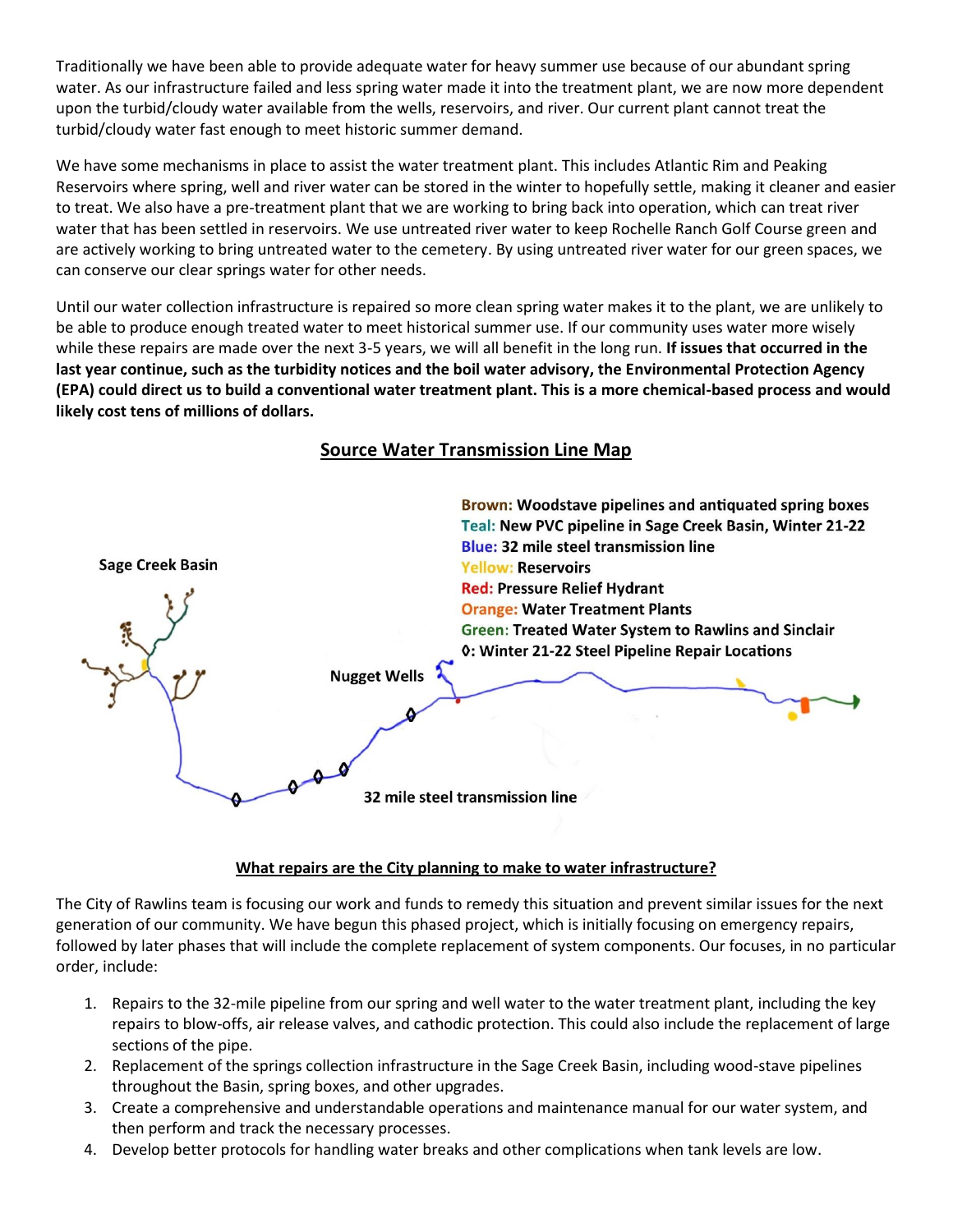- 5. Bring the pre-treatment plant online, which includes operations and maintenance planning, training, and purchasing the necessary supplies and equipment.
- 6. Design and construct a new raw river water line to the cemetery, with capacity for possible future expansion.
- 7. Update the water treatment SCADA system, which gathers and analyzes data to ensure processes are working correctly and issues are resolved.
- 8. Replace the ductile iron water main which runs from the water treatment plant to Rawlins.
- 9. Evaluate and repair/replace the tanks in our tank farm.
- 10. Review and amend applicable city ordinances pertaining to water use and restrictions.
- 11. Assess and prioritize any in-town infrastructure repairs which are needed.
- 12. Research potential funding and incentive programs for reduced water use in homes and businesses.
- 13. We have designated \$737,980.05 in American Rescue Plan (ARPA) Funding and \$812,019.95 from City Funds. We have allocated \$1.3 million from the Impact Assistance funds from the Power Company of Wyoming Chokecherry Project and are likely to designate more in the future. We have also applied for five Community Development Block Grants (CDBG) totaling \$3,750,000.00, multiple State Land and Investment Board (SLIB) Mineral Resource Grants (MRG) with the largest being \$7,797,708.00, and will continue to research and apply for additional funding opportunities.

**However, these projects will cost \$15+ million dollars. Staff is researching potential no- or low-interest loans and assessing a rate increase. The water and sewer funds are both enterprise funds, which means that by law they must be self-sufficient and cannot receive traditional governmental funding, such as sales tax.** 

# **AlertSense**

## **Emergency Alerts, Wildfires,** Tornados, Floods, Extreme Weather

Arlington, Baggs, Dixon, Elk Mountain, Elmo, Encampment, Fort Steele, Hanna, Lamont, McFadden, Medicine Bow, Miracle Mile, Muddy Gap, Rawlins, Riverside, Ryan Park, Saratoga, Savery, Seminoe, Shirley Basin, Sinclair, Unincorporated Carbon County, Walcott



**Sign Up Today** The information you need When you need it

## AlertSense Sign Up at CarbonWY.MyFreeAlerts.com



AlertSense is used throughout Carbon County to distribute emergency alerts based on the address(es) you provide.

Alert types are easily customized and can be received via phone call, text message, app, email, or pager.

If you have questions on how it works or need help getting things set up, just give us a call at 307-324-2776 and we will help you.

**Carbon County Office of Emergency Management** 

### **What notification methods did you use? How can I sign up?**

The City of Rawlins and C4 used many methods to communicate with the public. Two flyers were distributed and posted in area businesses. Our website, including a text and email alert to subscribers, was updated daily. All updates were posted to Facebook and shared with regional groups. Emails were sent to all Utility users who have provided us with their email addresses. We partnered with Bigfoot to bring updates to the listening public, including two in-depth live interviews during the event. We also maintained a call center with 24/7 access throughout the event.

We also were able to send out two iPaws/Reverse 911 alerts. However, the usefulness of these alerts is limited due to the sporadic nature of the cell towers in Wyoming. For some users, this may mean that they do not receive the alert even though their neighbors did. It can also cause the alert to repeat multiple times, including in the middle of the night.

To receive alerts about specific addresses in Carbon County via call, text, app, or email, please register for AlertSense. This technology works directly with subscribers to get you the information to help protect life and property immediately. To register and for more information, visit [www.CarbonWY.MyFreeAlerts.com.](http://www.carbonwy.myfreealerts.com/)

### **Need more info?**

You can always reach out to City Staff, City

Council, or our Community Relations staff at 307-328-4500 ext. 1022 o[r crelations@rawlins-wyoming.com](mailto:crelations@rawlins-wyoming.com) to help find answers to questions. For links to all the resources in this document, visit [www.rawlinswy.org/water](http://www.rawlinswy.org/water) or scan this QR Code to the right.